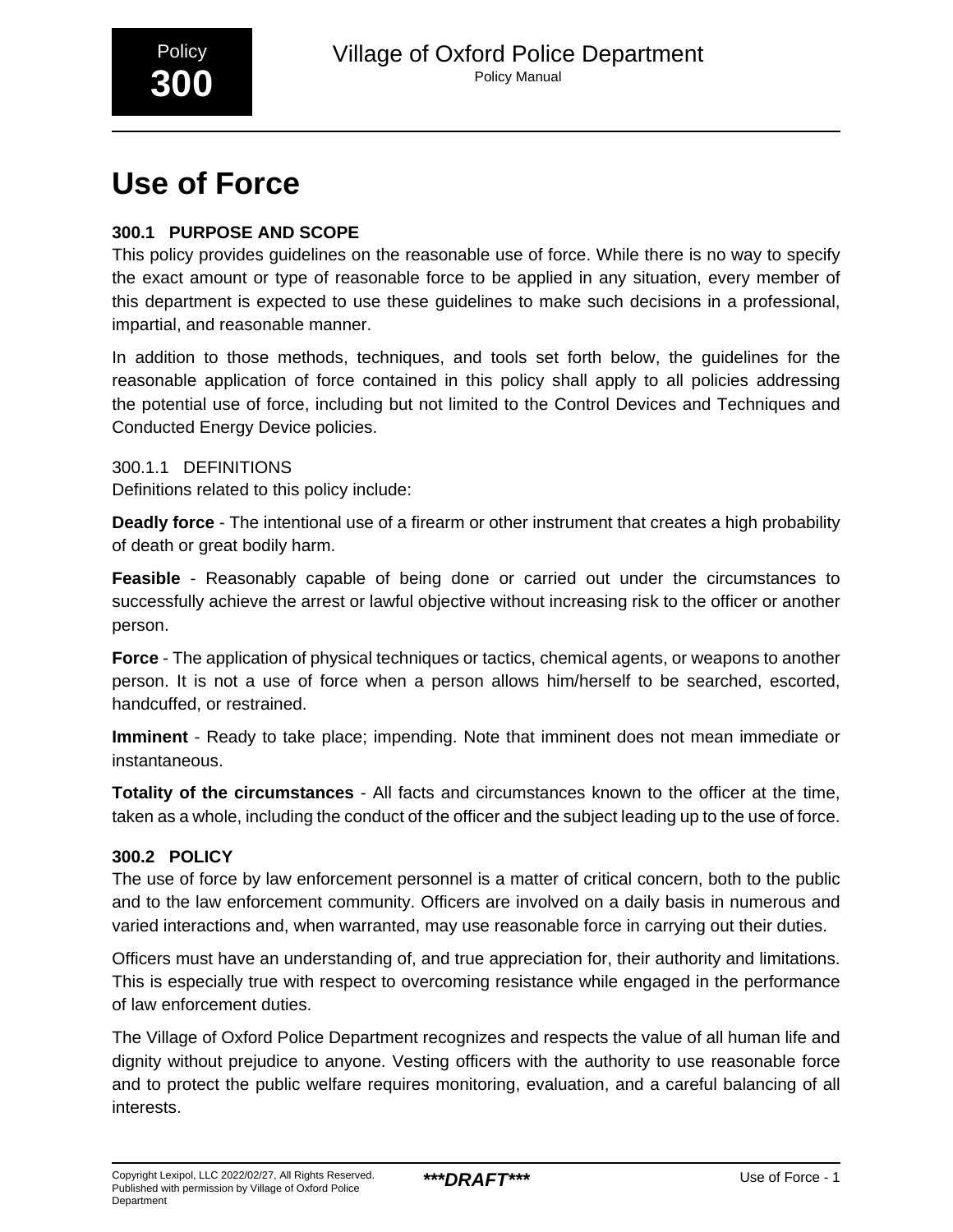# 300.2.1 DUTY TO INTERCEDE AND REPORT

Any officer present and observing another law enforcement officer or a member using force that is clearly beyond that which is objectively reasonable under the circumstances shall, when in a position to do so, intercede to prevent the use of unreasonable force (Wis. Stat. § 175.44).

Any officer who observes another law enforcement officer or a member use force that is potentially beyond that which is objectively reasonable under the circumstances shall report these observations to a supervisor as soon as feasible (Wis. Stat. § 175.44).

## 300.2.2 PERSPECTIVE

When observing or reporting force used by a law enforcement officer, each officer should take into account the totality of the circumstances and the possibility that other law enforcement officers may have additional information regarding the threat posed by the subject.

## **300.3 USE OF FORCE**

Officers shall use only that amount of force that reasonably appears necessary given the facts and circumstances perceived by the officer at the time of the event to accomplish a legitimate law enforcement purpose.

The reasonableness of force will be judged from the perspective of a reasonable officer on the scene at the time of the incident. Any evaluation of reasonableness must allow for the fact that officers are often forced to make split-second decisions about the amount of force that reasonably appears necessary in a particular situation, with limited information and in circumstances that are tense, uncertain and rapidly evolving.

Given that no policy can realistically predict every possible situation an officer might encounter, officers are entrusted to use well-reasoned discretion in determining the appropriate use of force in each incident.

It is also recognized that circumstances may arise in which officers reasonably believe that it would be impractical or ineffective to use any of the tools, weapons or methods provided by this department. Officers may find it more effective or reasonable to improvise their response to rapidly unfolding conditions that they are confronting. In such circumstances, the use of any improvised device or method must nonetheless be reasonable and utilized only to the degree that reasonably appears necessary to accomplish a legitimate law enforcement purpose.

While the ultimate objective of every law enforcement encounter is to avoid or minimize injury, nothing in this policy requires an officer to retreat or be exposed to possible physical injury before applying reasonable force.

# 300.3.1 USE OF FORCE TO EFFECT AN ARREST

A law enforcement officer may use reasonable force to arrest a person or execute a warrant. Additionally, a law enforcement officer making a lawful arrest may command the aid of any person, and such person shall have the same power as that of the law enforcement officer (Wis. Stat. § 968.07; Wis. Stat. 968.14).\_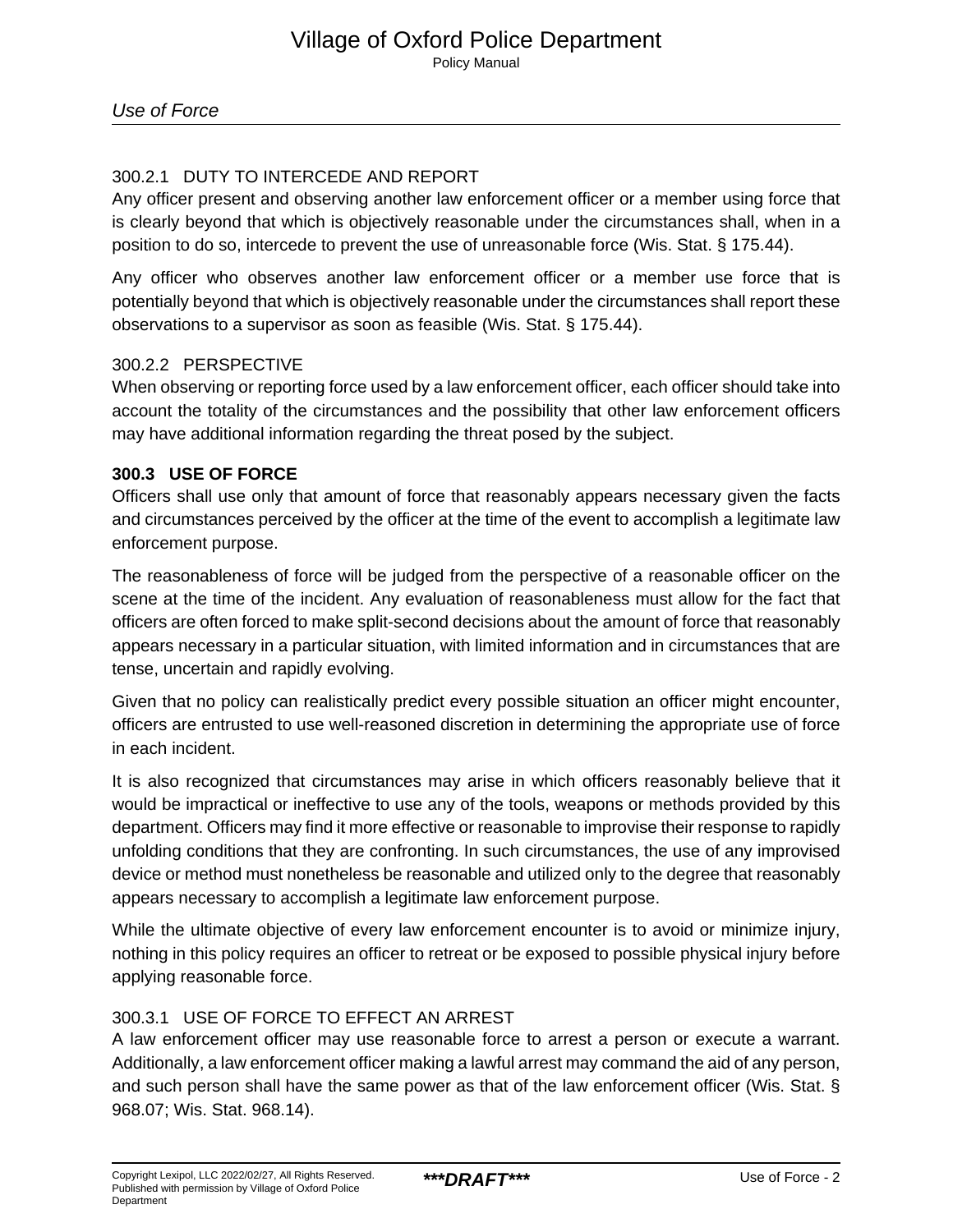# 300.3.2 FACTORS USED TO DETERMINE THE REASONABLENESS OF FORCE

When determining whether to apply force and evaluating whether an officer has used reasonable force, a number of factors should be taken into consideration, as time and circumstances permit. These factors include but are not limited to:

- (a) Immediacy and severity of the threat to officers or others.
- (b) The conduct of the individual being confronted, as reasonably perceived by the officer at the time.
- (c) Officer/subject factors (e.g., age, size, relative strength, skill level, injuries sustained, level of exhaustion or fatigue, the number of officers available vs. subjects).
- (d) The effects of suspected drug or alcohol use.
- (e) The individual's mental state or capacity.
- (f) The individual's ability to understand and comply with officer commands.
- (g) Proximity of weapons or dangerous improvised devices.
- (h) The degree to which the individual has been effectively restrained and his/her ability to resist despite being restrained.
- (i) The availability of other reasonable and feasible options and their possible effectiveness.
- (j) Seriousness of the suspected offense or reason for contact with the individual.
- (k) Training and experience of the officer.
- (l) Potential for injury to officers, suspects, and others.
- (m) Whether the individual appears to be resisting, attempting to evade arrest by flight, or is attacking the officer.
- (n) The risk and reasonably foreseeable consequences of escape.
- (o) The apparent need for immediate control of the individual or a prompt resolution of the situation.
- (p) Whether the conduct of the individual being confronted no longer reasonably appears to pose an imminent threat to the officer or others.
- (q) Prior contacts with the individual or awareness of any propensity for violence.
- (r) Any other exigent circumstances.

# 300.3.3 PAIN COMPLIANCE TECHNIQUES

Pain compliance techniques may be effective in controlling a physically or actively resisting individual. Officers may only apply those pain compliance techniques for which they have successfully completed department-approved training. Officers utilizing any pain compliance technique should consider:

(a) The degree to which the application of the technique may be controlled given the level of resistance.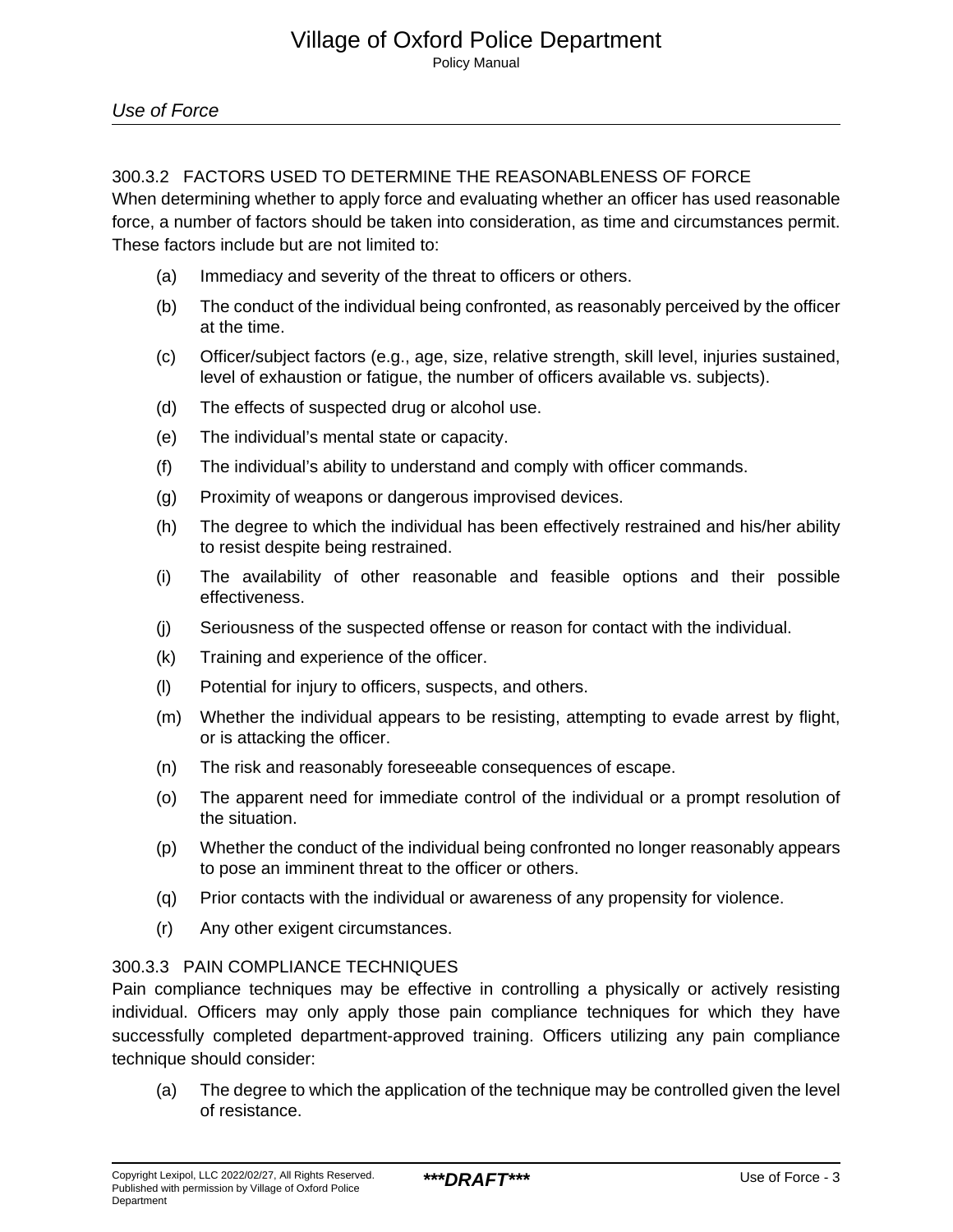- (b) Whether the individual can comply with the direction or orders of the officer.
- (c) Whether the individual has been given sufficient opportunity to comply.

The application of any pain compliance technique shall be discontinued once the officer determines that compliance has been achieved.

## 300.3.4 CAROTID CONTROL HOLD

A carotid control hold is a technique designed to control an individual by temporarily restricting blood flow through the application of pressure to the side of the neck. The proper application of the carotid control hold may be effective in restraining a violent or combative individual. However, due to the potential for injury, the use of the carotid control hold is limited to those circumstances where deadly force is authorized and is subject to the following (Wis. Stat. § 66.0511):

- (a) At all times during the application of the carotid control hold, the response of the individual should be monitored. The carotid control hold should be discontinued when circumstances indicate that the application no longer reasonably appears necessary.
- (b) Any individual who has had the carotid control hold applied, regardless of whether he/ she was rendered unconscious, shall be promptly examined by paramedics or other qualified medical personnel and should be monitored until such examination occurs.
- (c) The officer shall inform any person receiving custody, or any person placed in a position of providing care, that the individual has been subjected to the carotid control hold and whether the individual lost consciousness as a result.
- (d) Any officer attempting or applying the carotid control hold shall promptly notify a supervisor of the use or attempted use of such hold.
- (e) The use or attempted use of the carotid control hold shall be thoroughly documented by the officer in any related reports.

## 300.3.5 USE OF FORCE TO SEIZE EVIDENCE

In general, officers may use reasonable force to lawfully seize evidence and to prevent the destruction of evidence. However, officers are discouraged from using force solely to prevent a person from swallowing evidence or contraband. In the instance when force is used, officers should not intentionally use any technique that restricts blood flow to the head, restricts respiration or which creates a reasonable likelihood that blood flow to the head or respiration would be restricted. Officers are encouraged to use techniques and methods taught by the Village of Oxford Police Department for this specific purpose.

## 300.3.6 ALTERNATIVE TACTICS - DE-ESCALATION

When circumstances reasonably permit, officers should use non-violent strategies and techniques to decrease the intensity of a situation, improve decision-making, improve communication, reduce the need for force, and increase voluntary compliance (e.g., summoning additional resources, formulating a plan, attempting verbal persuasion).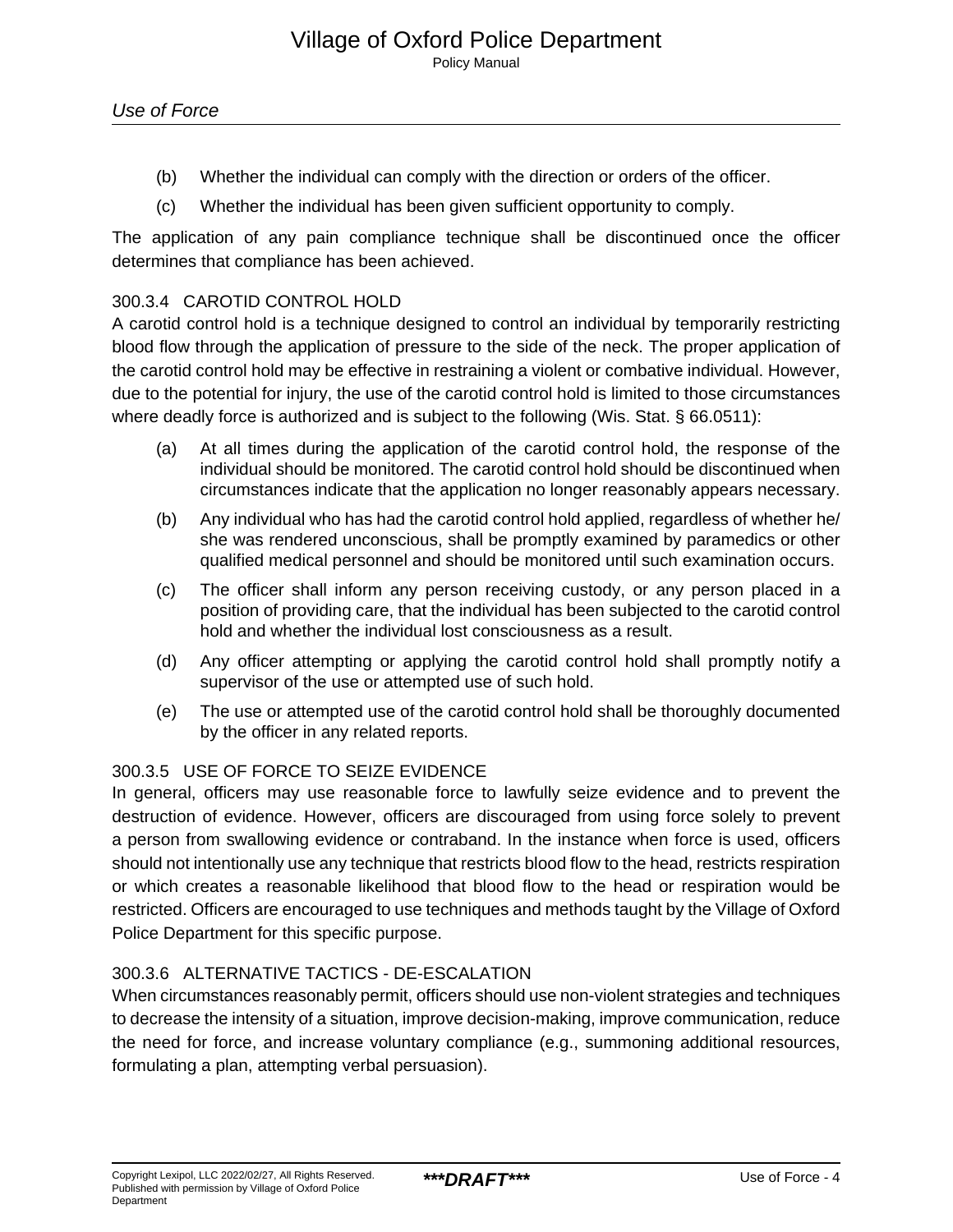# 300.3.7 CHOKE HOLD

The use of a choke hold, which is the intentional and prolonged application of force to the throat or windpipe, is limited to circumstances where deadly force is authorized and if applied, is subject to the same guidelines and requirements as a carotid control hold (Wis. Stat. § 66.0511).

# **300.4 DEADLY FORCE APPLICATIONS**

When reasonable, the officer shall, prior to the use of deadly force, make efforts to identify him/ herself as a peace officer and to warn that deadly force may be used, unless the officer has objectively reasonable grounds to believe the person is aware of those facts.

Use of deadly force justification:

- (a) Behavior which has caused or imminently threatens to cause death or great bodily harm to your or another person or persons.
- (b) An officer may use deadly force to stop a fleeing subject when the officer has probable cause to believe that the individual has committed, or intends to commit, a felony involving the infliction or threatened infliction of great bodily harm or death., and the officer reasonably believes that there is an imminent risk of great bodily harm or death to any other person if the individual is not immediately apprehended. Under such circumstances, a verbal warning should precede the use of deadly force, where feasible.

Imminent does not mean immediate or instantaneous. An imminent danger may exist even if the suspect is not at that very moment pointing a weapon at someone. For example, an imminent danger may exist if an officer reasonably believes that the individual has a weapon or is attempting to access one and intends to use it against the officer or another person. An imminent danger may also exist if the individual is capable of causing great bodily harm or death without a weapon, and the officer believes the individual intends to do so.

# 300.4.1 MOVING VEHICLES

Shots fired at or from a moving vehicle involve additional considerations and risks, and are rarely effective.

When feasible, officers should take reasonable steps to move out of the path of an approaching vehicle instead of discharging their firearm at the vehicle or any of its occupants.

An officer should only discharge a firearm at a moving vehicle or its occupants when the officer reasonably believes there are no other reasonable means available to avert the imminent threat of the vehicle, or if deadly force other than the vehicle is directed at the officer or others.

Officers should not shoot at any part of a vehicle in an attempt to disable the vehicle.

# **300.5 REPORTING THE USE OF FORCE**

Any use of force by a member of this department shall be documented promptly, completely, and accurately in an appropriate report, depending on the nature of the incident. The officer should articulate the factors perceived and why he/she believed the use of force was reasonable under the circumstances.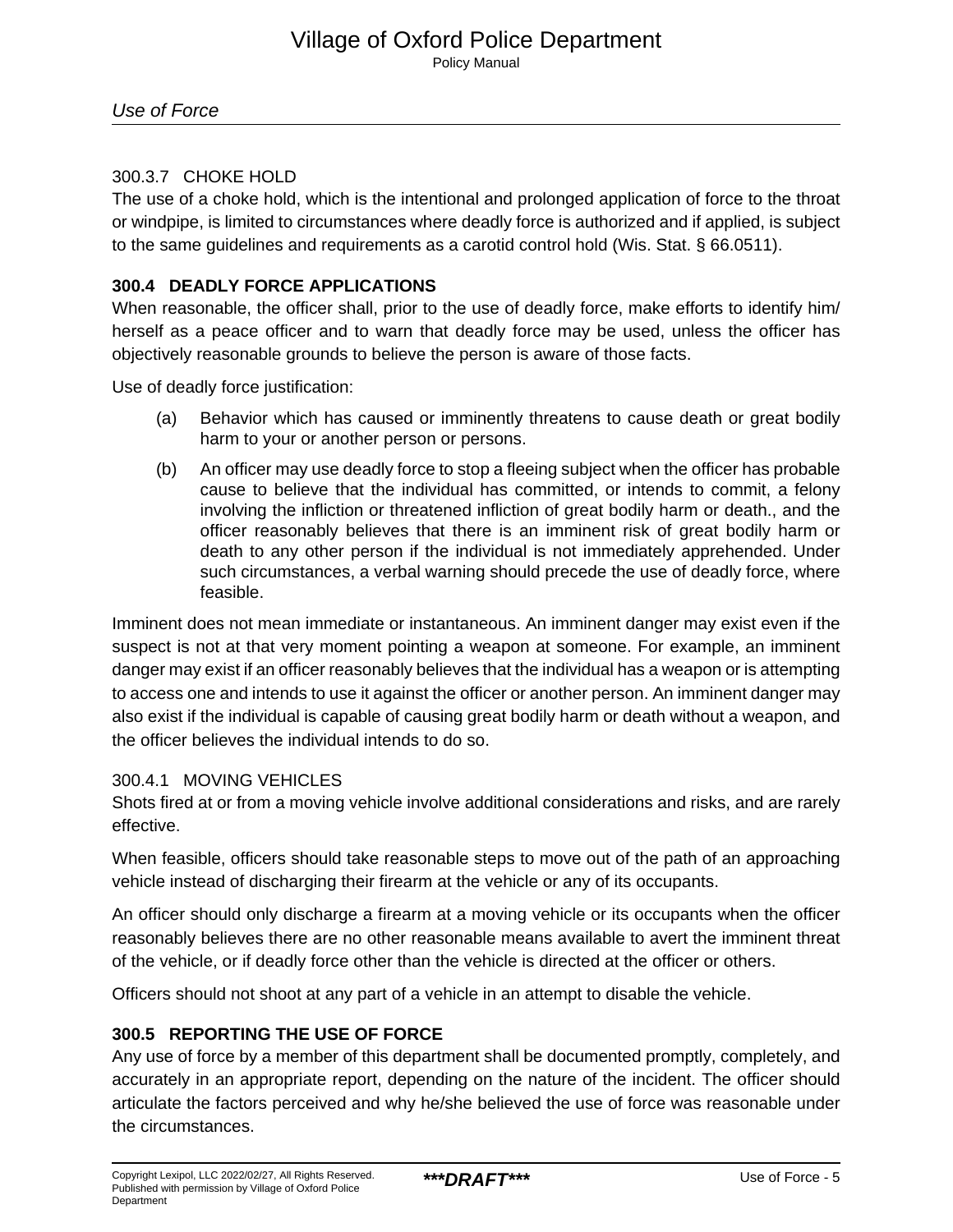To collect data for purposes of training, resource allocation, analysis, and related purposes, the Department may require the completion of additional report forms, as specified in department policy, procedure, or law. See the Report Preparation Policy for additional circumstances that may require documentation.

### 300.5.1 NOTIFICATIONS TO SUPERVISORS

Supervisory notification shall be made as soon as practicable following the application of force in any of the following circumstances:

- (a) The application caused a visible injury.
- (b) The application would lead a reasonable officer to conclude that the individual may have experienced more than momentary discomfort.
- (c) The individual subjected to the force complained of injury or continuing pain.
- (d) The individual indicates intent to pursue litigation.
- (e) Any application of the EMDT or control device.
- (f) Any application of a restraint device other than handcuffs, shackles, or belly chains.
- (g) The individual subjected to the force was rendered unconscious.
- (h) An individual was struck or kicked.
- (i) An individual alleges unreasonable force was used or that any of the above has occurred.

## 300.5.2 REPORTING TO WISCONSIN DEPARTMENT OF JUSTICE

Statistical data regarding all qualifying use of force incidents is to be reported to the Wisconsin Department of Justice as required by Wis. Stat. § 165.845. For the purposes of this section, a qualifying use of force incident means any incident (Wis. Stat. § 165.845):

- (a) Involving the discharge of a firearm by an officer at or in the direction of a civilian.
- (b) Involving the discharge of a firearm by a civilian at or in the direction of an officer.
- (c) Involving any action taken by an officer in response to an act of resistance that results in great bodily harm or death (Wis. Stat. § 939.22).
- (d) Involving an act of resistance taken by a civilian against an officer that results in great bodily harm or death.

## **300.6 MEDICAL CONSIDERATIONS**

Once it is reasonably safe to do so, medical assistance shall be obtained for any person who exhibits signs of physical distress, has sustained visible injury, expresses a complaint of injury or continuing pain, or was rendered unconscious. Any individual exhibiting signs of physical distress after an encounter should be continuously monitored until he/she can be medically assessed. Individuals should not be placed on their stomachs for an extended period, as this could impair their ability to breathe.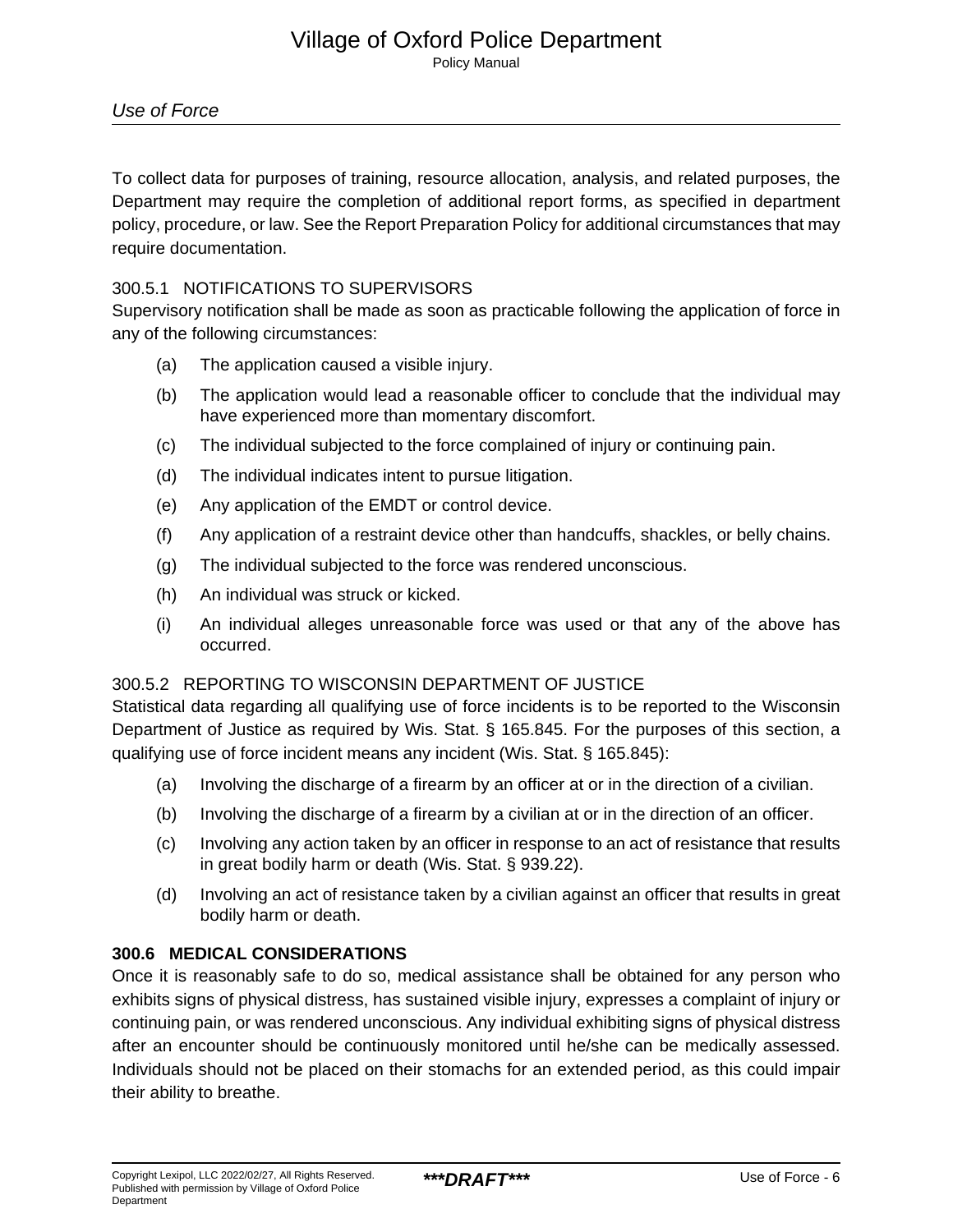Based upon the officer's initial assessment of the nature and extent of the individual's injuries, medical assistance may consist of examination by an emergency medical services provider or medical personnel at a hospital or jail. If any such individual refuses medical attention, such a refusal shall be fully documented in related reports and, whenever practicable, should be witnessed by another officer and/or medical personnel. If a recording is made of the contact or an interview with the individual, any refusal should be included in the recording, if possible.

The on-scene supervisor or, if the on-scene supervisor is not available, the primary handling officer shall ensure that any person providing medical care or receiving custody of a person following any use of force is informed that the person was subjected to force. This notification shall include a description of the force used and any other circumstances the officer reasonably believes would be potential safety or medical risks to the subject (e.g., prolonged struggle, extreme agitation, impaired respiration).

Individuals who exhibit extreme agitation, violent irrational behavior accompanied by profuse sweating, extraordinary strength beyond their physical characteristics, and imperviousness to pain (sometimes called "excited delirium"), or who require a protracted physical encounter with multiple officers to be brought under control, may be at an increased risk of sudden death. Calls involving these persons should be considered medical emergencies. Officers who reasonably suspect a medical emergency should request medical assistance as soon as practicable and have medical personnel stage away.

See the Medical Aid and Response Policy for additional guidelines.

# **300.7 SUPERVISOR RESPONSIBILITIES**

A supervisor should respond to a reported application of force resulting in visible injury, if reasonably available. When a supervisor is able to respond to an incident in which there has been a reported application of force, the supervisor is expected to:

- (a) Obtain the basic facts from the involved officers. Absent an allegation of misconduct or excessive force, this will be considered a routine contact in the normal course of duties.
- (b) Ensure that any injured parties are examined and treated.
- (c) When possible, separately obtain a recorded interview with the individual upon whom force was applied. If this interview is conducted without the individual having voluntarily waived his/her Miranda rights, the following shall apply:
	- 1. The content of the interview should not be summarized or included in any related criminal charges.
	- 2. The fact that a recorded interview was conducted should be documented in a property or other report.
	- 3. The recording of the interview should be distinctly marked for retention until all potential for civil litigation has expired.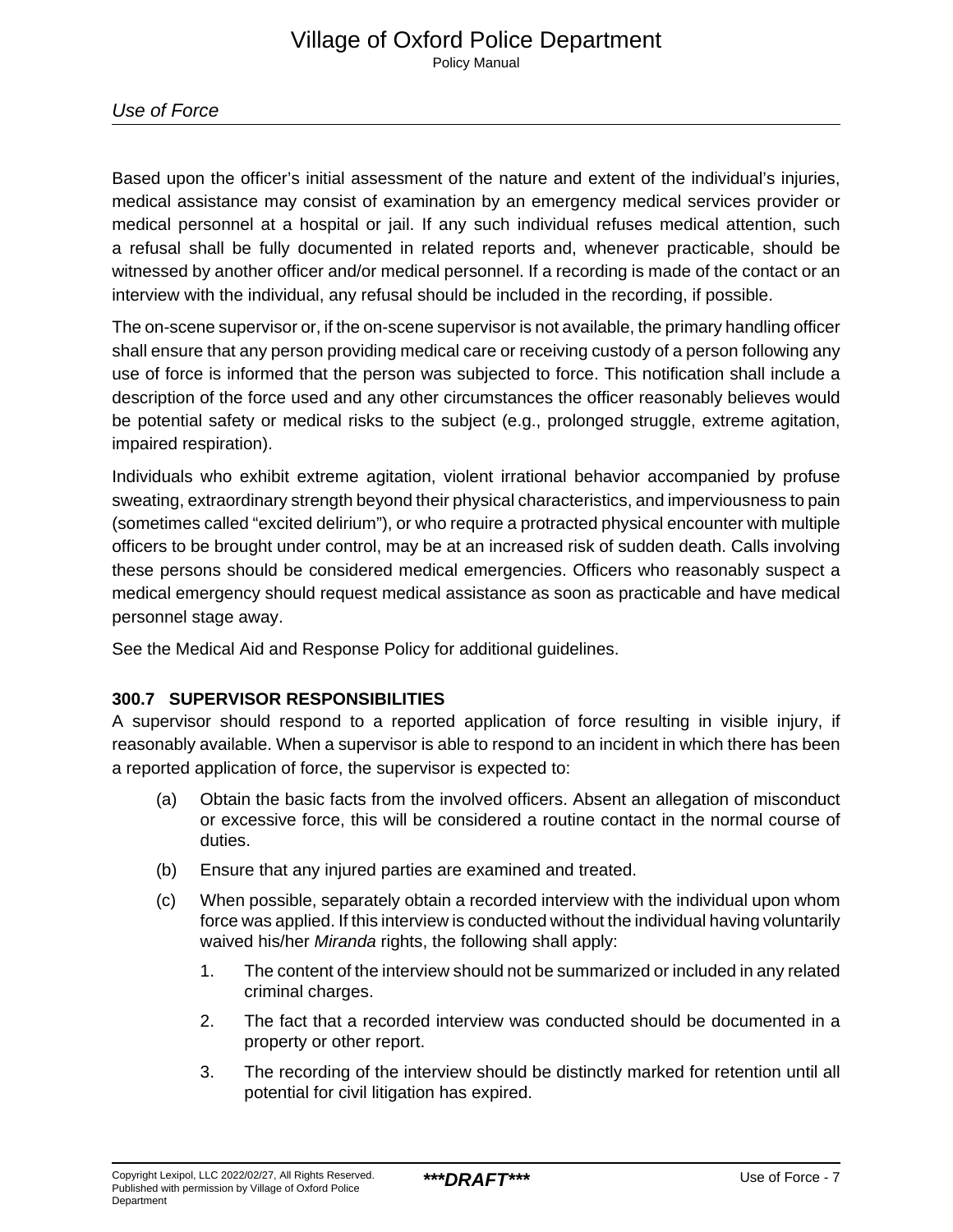- (d) Once any initial medical assessment has been completed or first aid has been rendered, ensure that photographs have been taken of any areas involving visible injury or complaint of pain, as well as overall photographs of uninjured areas.
	- 1. These photographs should be retained until all potential for civil litigation has expired.
- (e) Identify any witnesses not already included in related reports.
- (f) Review and approve all related reports.
- (g) Determine if there is any indication that the individual may pursue civil litigation.
	- 1. If there is an indication of potential civil litigation, the supervisor should complete and route a notification of a potential claim through the appropriate channels.
- (h) Evaluate the circumstances surrounding the incident and initiate an administrative investigation if there is a question of policy noncompliance or if for any reason further investigation may be appropriate.

In the event that a supervisor is unable to respond to the scene of an incident involving the reported application of force, the supervisor is still expected to complete as many of the above items as circumstances permit.

### 300.7.1 SENIOR PATROL OFFICER RESPONSIBILITY

The Senior Patrol Officer shall review each use of force by any personnel within his/her command to ensure compliance with this policy and to address any training issues.

#### **300.8 POLICY AVAILABILITY**

The Chief of Police or the authorized designee should ensure that this policy (Wis. Stat. § 66.0511):

- (a) Is made available free of charge within three business days of the request.
- (b) Is publicly available on the department website and updated promptly upon amendment.

#### **300.9 TRAINING**

Officers will receive periodic training on this policy and demonstrate their knowledge and understanding.

Subject to available resources, officers should receive periodic training on:

- (a) Guidelines regarding vulnerable populations, including but not limited to children, elderly, pregnant persons, and individuals with physical, mental, or intellectual disabilities.
- (b) De-escalation tactics, including alternatives to force.

# **300.10 USE OF FORCE ANALYSIS**

At least annually, the Chief of Police should prepare an analysis report on use of force incidents. The report should be submitted to the Public Safety Chair. The report should not contain the names of officers, suspects, or case numbers, and should include: